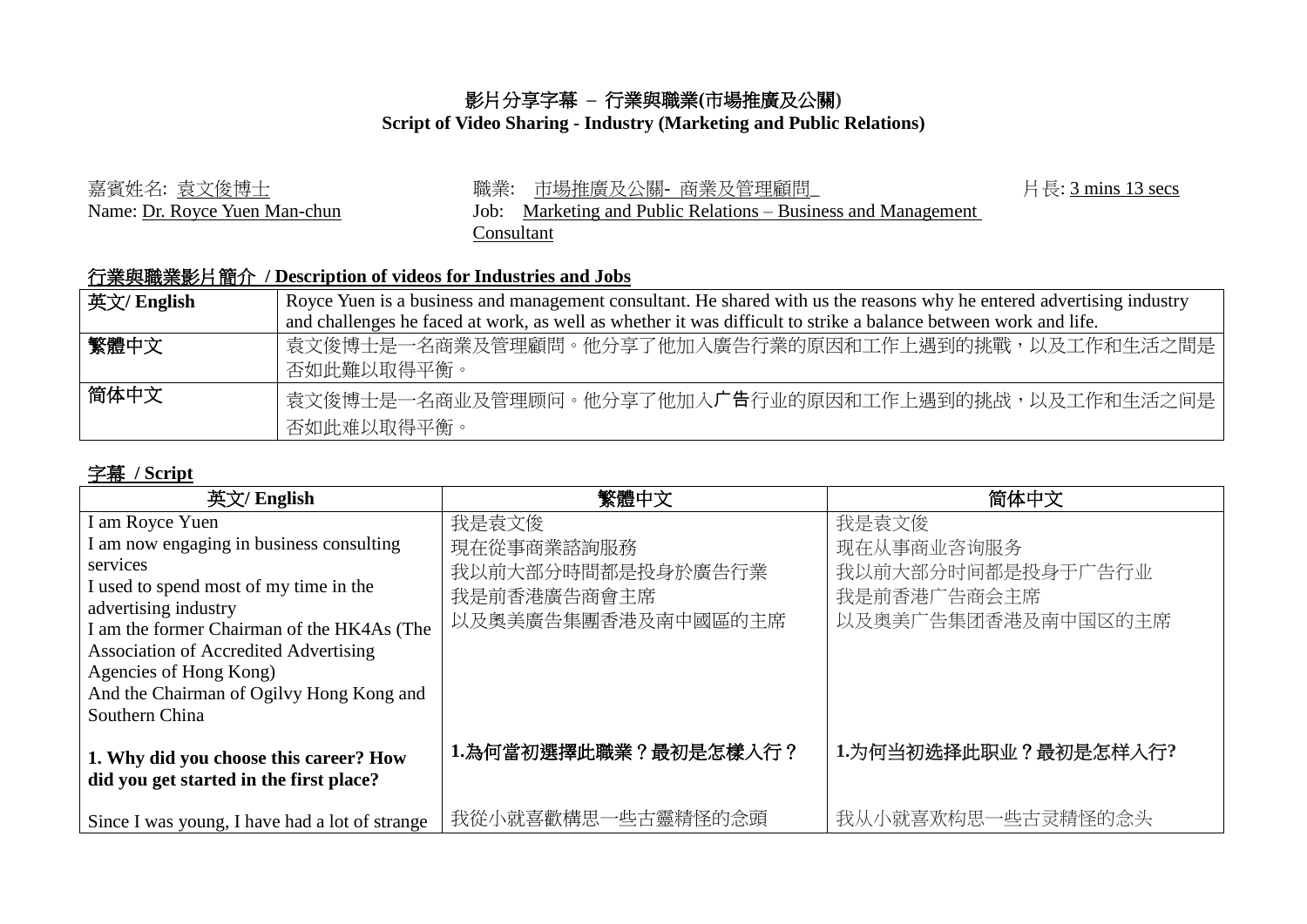| 英文/ English                                                                        | 繁體中文                           | 简体中文                           |
|------------------------------------------------------------------------------------|--------------------------------|--------------------------------|
| ideas                                                                              | 經常發白日夢                         | 经常发白日梦                         |
| I spent much time on daydreaming                                                   | 長大後發現大學有一門廣告管理的課程              | 长大后发现大学有一门广告管理的课程              |
| When I grew up, I found out that there was a                                       | 在課程裡                           | 在课程里                           |
| programme in advertising management in the                                         | 我學到了很多關於廣告的專業知識                | 我学到了很多关于广告的专业知识                |
| university                                                                         | 我認為廣告是有趣及可玩性高的行業               | 我认为广告是有趣及可玩性高的行业               |
| I learned a lot of professional knowledge                                          | 可以讓自己去發展                       | 可以让自己去发展                       |
| about advertising in the programme<br>That was when I started to think that        | 我第一份工作是暑期工                     | 我第一份工作是暑期工                     |
| advertising was an interesting and playable                                        | 在一間廣告公司裡任職了三個月                 | 在一间广告公司里任职了三个月                 |
| industry                                                                           | 當時我很努力及投入                      | 当时我很努力及投入                      |
| That allowed me to develop my career path                                          |                                |                                |
| The position of my first job was a summer                                          | 所以他們便邀請我當兼職                    | 所以他们便邀请我当兼职                    |
| intern                                                                             | 在最後一年的大學生活                     | 在最后一年的大学生活                     |
| I worked in an advertising company for three                                       | 我放學後便到他們公司打工                   | 我放学后便到他们公司打工                   |
| months                                                                             | 直到離開公司時                        | 直到离开公司时                        |
| I was very hardworking and dedicated                                               | 我已經成為了集團主席                     | 我已经成为了集团主席                     |
| So they invited me to work as a part-time                                          |                                |                                |
| staff                                                                              |                                |                                |
| In the last year of my university life                                             |                                |                                |
| I went to work in their company after school                                       |                                |                                |
| I had become the chairman of the group                                             |                                |                                |
| before I left the company                                                          |                                |                                |
| 2. Have you encountered any challenges or<br>difficulties and how did you overcome | 2. 工作期間有沒有面臨哪些挑戰或困難?你如<br>何應對? | 2. 工作期间有没有面临哪些挑战或困难?你如<br>何应对? |
| them during work?                                                                  |                                |                                |
|                                                                                    | 我曾面對過最大的挑戰及壓力                  | 我曾面对过最大的挑战及压力                  |
| The biggest challenge and pressure I ever                                          | 是在 2008年的金融海嘯                  | 是在 2008年的金融海啸                  |
| faced                                                                              | 整個市場氣氛與現在(2022年)的香港相差無         | 整个市场气氛与现在(2022年)的香港相差无几        |
| Was the financial crisis in 2008                                                   | 幾                              | 失业率高,很多人觉得彷徨                   |
| The whole market atmosphere was almost the<br>same as that of Hong Kong now (2022) | 失業率高,很多人覺得徬徨                   |                                |
| The unemployment rate was high                                                     | 我們廣告業需要面對的是開源節流                | 我们广告业需要面对的是开源节流                |
|                                                                                    |                                | 另外要教育客户不应盲目取消推广                |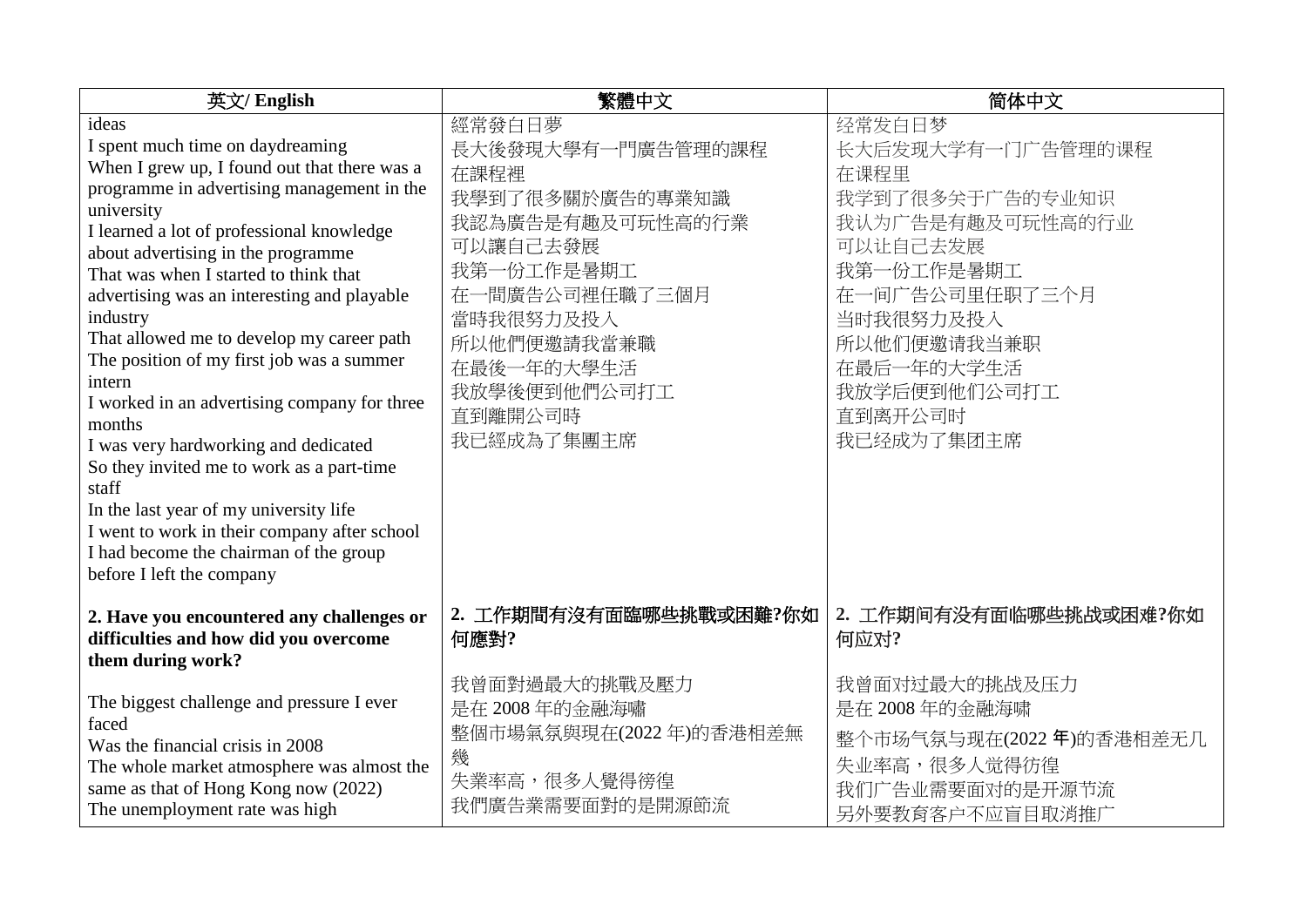| 英文/ English                                                                                                                                                                                                                                                                                                                                                                                                                                                                                            | 繁體中文                                                                                                                                                                                              | 简体中文                                                                                                                                                                                             |
|--------------------------------------------------------------------------------------------------------------------------------------------------------------------------------------------------------------------------------------------------------------------------------------------------------------------------------------------------------------------------------------------------------------------------------------------------------------------------------------------------------|---------------------------------------------------------------------------------------------------------------------------------------------------------------------------------------------------|--------------------------------------------------------------------------------------------------------------------------------------------------------------------------------------------------|
| And many people felt helpless<br>What we needed in the advertising industry                                                                                                                                                                                                                                                                                                                                                                                                                            | 另外要教育客戶不應盲目取消推廣<br>而是怎樣聰明地去利用廣告投資                                                                                                                                                                 | 而是怎样聪明地去利用广告投资<br>因为这个世界做事并不是斗「用钱多」                                                                                                                                                              |
| Was to increase revenue and reduce<br>expenditure<br>In addition, we must educate our customers<br>not to cancel the promotion blindly<br>What was needed was how to use advertising<br>investment wisely<br>Because doing things in this world is not just<br>about "using a lot of money"<br>But about "using money in a smart way"<br>So we spent a lot of time thinking about<br>How to help our customers<br>How to seize the opportunities to rebound<br>When the market was at its lowest point | 因為這個世界做事並不是鬥「用錢多」<br>而是鬥「用得聰明」<br>所以我們用了很多時間去思考<br>如何幫助到客戶<br>在市場最低谷的時候<br>如何爭取機會反彈上來                                                                                                             | 而是斗「用得聪明」<br>所以我们用了很多时间去思考<br>如何帮助到客户<br>在市场最低谷的时候<br>如何争取机会反弹上来                                                                                                                                 |
| 3. Could you achieve work-life balance in<br>this career?                                                                                                                                                                                                                                                                                                                                                                                                                                              | 3. 你能否從此職業中得到工作與生活間的平<br>衡?                                                                                                                                                                       | 3. 你能否从此职业中得到工作与生活间的平<br>衡?                                                                                                                                                                      |
| Many people in this industry say that<br>Our working hours are long<br>And we turn night into day<br>To a certain extent, indeed<br>For example, except for the working hours<br>from 9 am to 6 pm<br>Because this is a professional service industry<br>If a customer has encountered any problems<br>or emergencies<br>We can't refuse to offer help because we are<br>off from work<br>We need to help customers solve the<br>problems first<br>When you are focused at work                        | 此行業很多人都說工時很長、日夜顛倒<br>某程度上的確是<br>例如:除了朝九晚六的工作時間之外<br>因為我們是專業服務行業<br>如果客戶出現問題或突發事件<br>我們不能因為要下班就拒絕幫忙<br>我們需要先去幫助客戶解決問題<br>當你在工作時專注<br>與家人相處時也要專注去享受家庭生活<br>比如我在女兒還小的時候<br>我會跟她說我未必每晚都能準時回家跟她吃<br>晚飯 | 此行业很多人都说工时很长、日夜颠倒<br>某程度上的确是<br>例如:除了朝九晚六的工作时间之外<br>因为我们是专业服务行业<br>如果客户出现问题或突发事件<br>我们不能因为要下班就拒绝帮忙<br>我们需要先去帮助客户解决问题<br>当你在工作时专注<br>与家人相处时也专注去享受家庭生活<br>比如我在女儿还小的时候<br>我会跟她说我未必每晚都能准时回家跟她吃晚<br>饭 |